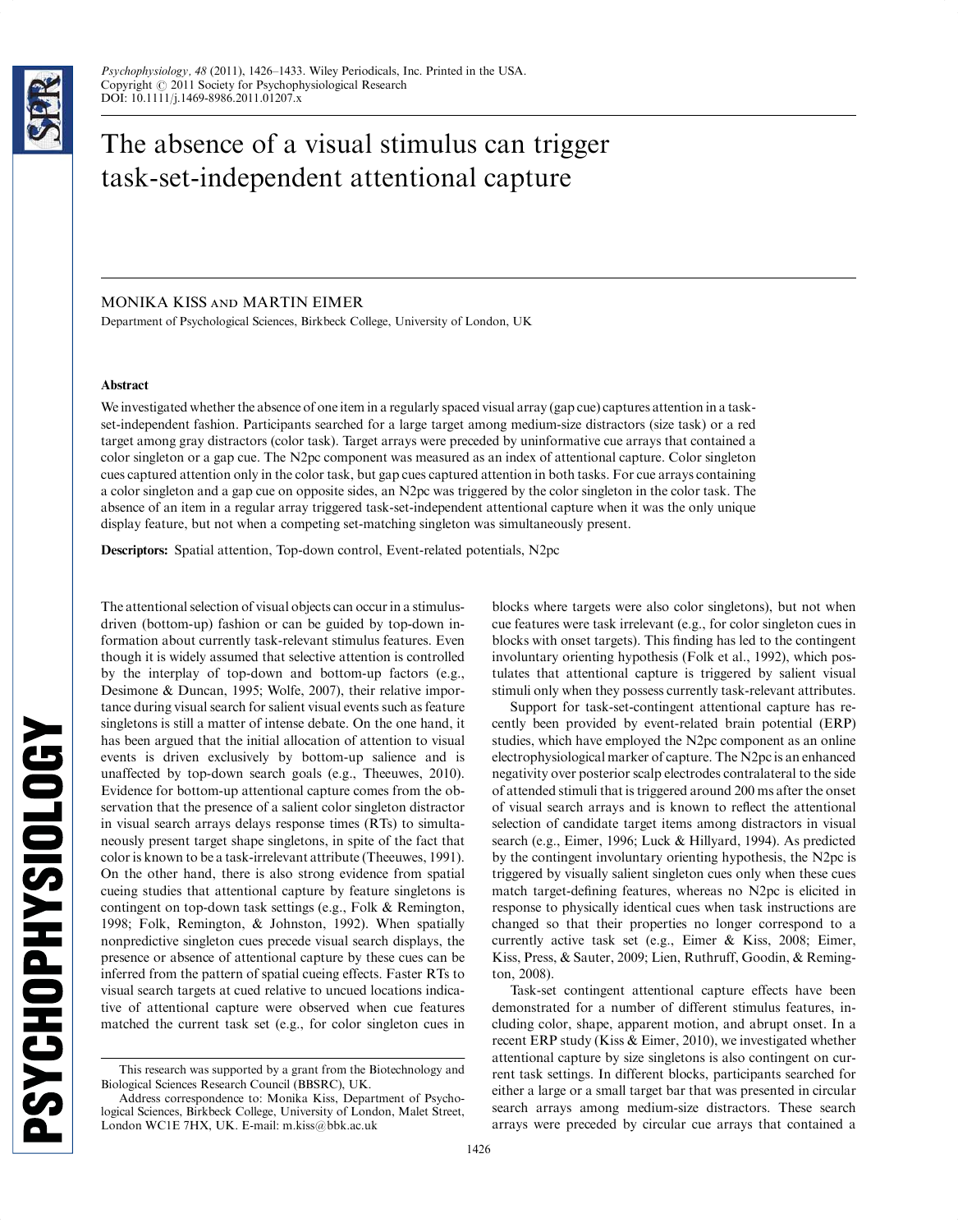spatially uninformative size singleton (one item that was smaller or larger than all other elements of the cue array). Results demonstrated that the ability of size singletons cues to capture attention was determined by participants' search intentions. Behavioral spatial cueing effects and N2pc components indicative of attentional capture were triggered by size singleton cues only when their relative size matched the size of the current search target (e.g., small cues during search for small targets), but not when there was a mismatch (e.g., small cues during search for large targets). These results show that attentional capture by size singletons is controlled by top-down task sets in which the task-relevant size is defined in a direction-specific fashion relative to the stimulus context (i.e., larger/smaller than the background items).

Although these observations are fully in line with previous behavioral and ERP studies demonstrating task-set-contingent involuntary attentional capture (e.g., Eimer & Kiss, 2008; Folk et al., 1992), other results from the same experiment (Kiss & Eimer, 2010) suggest that singleton capture may not always be under full top-down control. In addition to small and large singleton cues, a third circular cue array type was employed, which contained equally spaced identical gray items, except for one location on the left or right side that remained empty. These gap cue arrays (referred to as ''nothing'' cues in this previous study) were included to test whether the absence of a stimulus in a circular array might be attentionally equivalent to a (very small) size singleton cue and might therefore capture attention in a taskset-contingent fashion. However, results did not confirm this prediction. Gap cues elicited behavioral spatial cueing effects and N2pc components indicative of attentional capture regardless of whether participants searched for small or large targets. This observation indicates that the absence of a single item in a regularly spaced circular stimulus array might attract attention in an involuntary, task-set-independent fashion, perhaps because of the strong bottom-up salience of the luminance discontinuity in such gap cue arrays. This would be an important conclusion, because the agreed list of features that can capture attention in a purely bottom-up fashion is very short indeed and so far only includes abrupt luminance onsets and/or the appearance of new perceptual objects (e.g., Yantis & Hillstrom, 1994; Yantis & Jonides, 1984).

One aim of the present study was to provide a fuller investigation of the hypothesis that the absence of an item in a structured visual array will capture attention independently of which feature-specific top-down task set is currently active. A second aim was to substantiate the surprising if not counterintuitive observation from our previous experiment (Kiss & Eimer, 2010) that an N2pc component can be triggered by the absence of a visual stimulus. We used the spatial cueing paradigm introduced by Folk et al. (1992) where spatially uninformative singleton cues precede visual search arrays, and participants are instructed to detect singleton targets that are defined by a specific feature. In two different parts of the present experiment, search arrays contained a size singleton target (a large bar among medium-size bars) or a color singleton target (a red bar among gray bars). Search arrays were preceded with equal probability and in random order by one of three circular cue arrays. Gap cue arrays were identical to the arrays used in our previous study (Kiss & Eimer, 2010). They contained five equally spaced gray items along the circumference of a virtual circle and one lateral position that remained unfilled (Figure 1). Red singleton cue arrays contained one red item on the left or right side together with five gray



Figure 1. Cue and target displays used. In separate blocks, participants searched for a large bar among medium-size bars (size task) or for red (shown here in black with white outline) among gray bars (color task) and reported target orientation (horizontal or vertical) with a key press. Search arrays were preceded by three different types of spatially nonpredictive cue displays. In gap cue arrays, all cue items were gray, and one lateral cue item position was left unfilled. In red singleton cue arrays, one item on the left or right side was red and was presented among five gray items. Combined cue arrays contained a lateral red color singleton item and one unfilled position on the diagonally opposite side.

items, analogous to the cues used in previous ERP studies of color-contingent attentional capture (Eimer & Kiss, 2008; Eimer et al., 2009). Combined cue arrays contained a red singleton item on one side and an unfilled array position in the opposite hemifield.

Behavioral spatial cueing effects and N2pc components triggered in response to these three different cue arrays were measured during visual search for a size-defined or a colordefined target in order to assess and contrast the ability of color singleton cues and gap cues to capture attention under conditions where either size or color is the target-defining feature. Previous behavioral and ERP studies on the task-set-contingent nature of attentional capture by color singletons (e.g., Eimer & Kiss, 2008; Folk et al., 1992) yield straightforward predictions for trials with red singleton cue arrays: Red singleton cues should capture attention when participants search for red singleton targets, and this should be reflected by a behavioral spatial cueing effect and an N2pc component triggered by these cues. In contrast, no behavioral and ERP correlates of attentional capture should be observed for the same red singleton cues in blocks where size is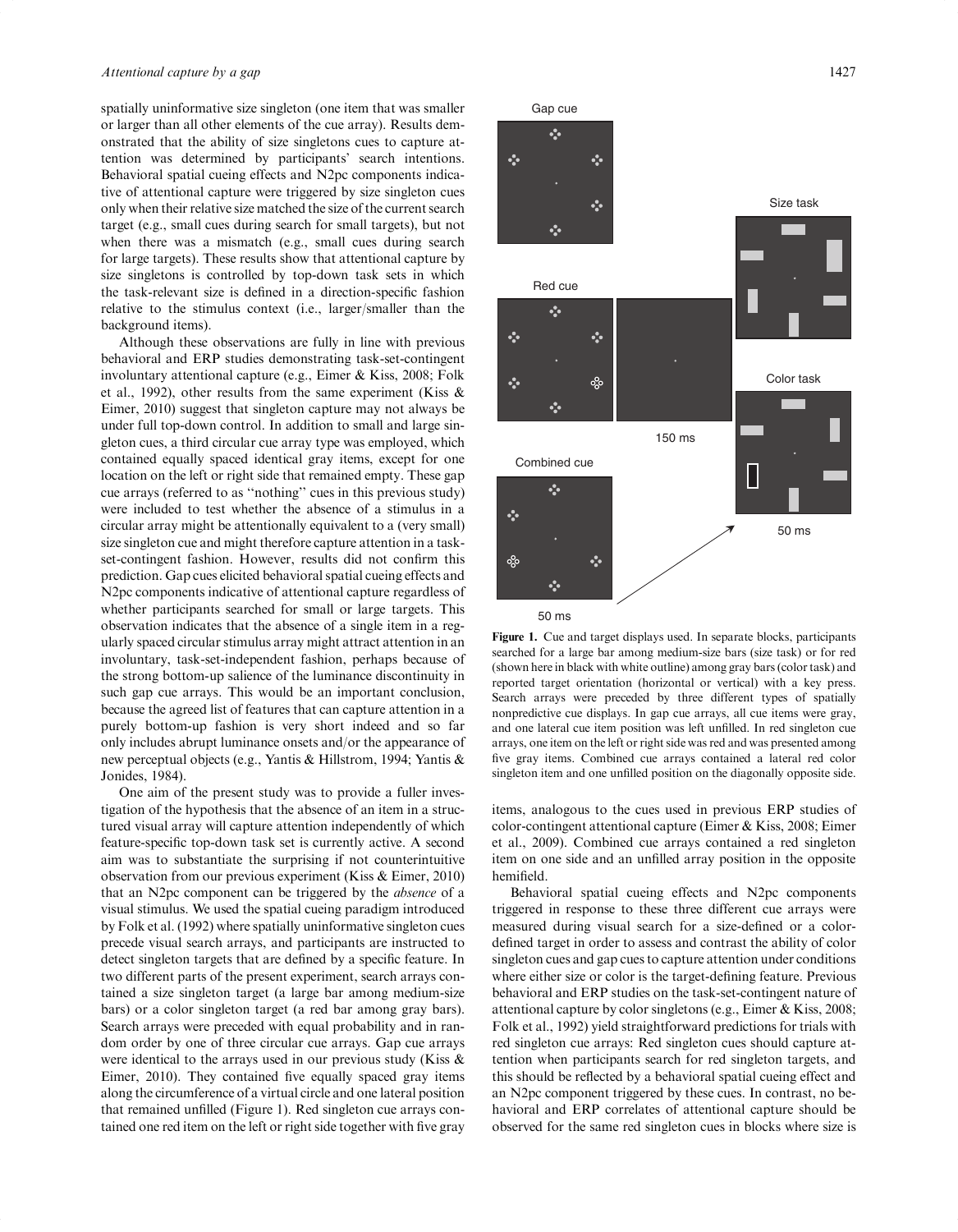the task-relevant feature. The critical question concerned the attentional capture effects observed for cue arrays that contained an unfilled position on the left or right side. Because the location of a large target among medium-size distractors in the size task was characterized by a luminance discontinuity in the search array, we assumed that the luminance discontinuity associated with the absence of an item at a regular position in a structured cue array can be regarded as a feature singleton in the size dimension. If such gap cues attract attention in a task-set-independent fashion, they should trigger attentional capture not only when size is relevant, but also during search for color singletons where targets are defined in an entirely different dimension. In this case, behavioral spatial cueing effects and N2pc components should be found for gap cues both when participants search for large targets and when they search for red targets. In contrast, the absence of behavioral and ERP evidence for attentional capture by gap cue arrays during search for color targets would demonstrate the inability of these cues to attract attention when targets are defined in a dimension other than size, which would provide evidence for the task-set-contingent nature of attentional capture by gap cues.

Combined cue arrays that contained a red singleton cue on one side and a gap cue at the diagonally opposite location on the other side were included in this study to investigate attentional competition between simultaneous gap cues and red singleton cues and how this competition is resolved during search for size or color singletons. In blocks where participants searched for large targets, red singleton cues should not trigger attentional capture (see above) and should therefore not compete with gap singletons in the opposite hemifield. Therefore, attentional capture by gap singleton cues in combined cue arrays, as reflected by behavioral spatial cueing effects and an N2pc component in response to these cues, should be the same as attentional capture by gap cues without additional color singleton. The critical question was what type of attentional capture effects would be observed for combined cues in blocks where color was task relevant. If gap singletons attract attention in a stimulus-driven and task-set-independent fashion, they should produce behavioral spatial cueing effects and elicit an N2pc component even when targets are color defined and a task-setmatching color singleton is simultaneously present on the opposite side. Alternatively, attentional competition between a gap and a red singleton in combined cue arrays might be decided in a topdown fashion in favor of the task-set-matching color singleton. In this case, spatial cueing effects and an N2pc component should be found for color singleton cue locations, but not for the location occupied by gap singleton cues.

# Method

# **Participants**

Thirteen volunteers took part in this experiment. One had to be excluded because of technical problems during electroencephalogram (EEG) recording. The remaining 12 participants (3 men; mean age 26.3 years) were all right-handed and had normal or corrected-to-normal vision.

# Stimuli and Procedure

Stimuli were presented on a CRT monitor (100-Hz refresh rate) against a black background. In each trial, a circular search display was preceded by a circular task-irrelevant cue display (Figure 1). The search array consisted of six bars that were randomly oriented either horizontally or vertically and located at equidistant positions along the circumference of an imaginary circle, at a distance of  $4.1^{\circ}$  from the central fixation point. In large target blocks, all bars were gray (CIE  $x/y$  values .286/.312), and the target bar was larger ( $0.6^{\circ} \times 1.2^{\circ}$ ) than the five distractor bars ( $0.4^{\circ} \times 0.8^{\circ}$ ). In blocks with red targets, all bars in the search array were identical in size ( $0.4^{\circ} \times 0.8^{\circ}$ ), and participants had to detect a red target bar (CIE  $x/v$  values .619/.339) among gray bars. Red and gray stimuli were equiluminant  $(10.3 \text{ cd/m}^2)$ . Targets appeared with equal probability and in random order at one of the four positions on the left or right side, but never at the top or bottom position.

Search arrays were preceded by one of three different types of cue arrays. Cue array items occupied the same positions as the items in subsequent target arrays. Each item in the cue display had a size of  $0.4^{\circ} \times 0.4^{\circ}$  and was composed of four closely aligned dots. Unilateral gap cue arrays contained five gray items, with one regular position on the left or right side of the cue display (but never at the top or bottom position) left unfilled. Red cue arrays contained one red item at one of the four lateral locations among five gray items. Combined cue arrays contained one red singleton item on one side of the display and one unfilled position at the diagonally opposite location, together with four gray items (see Figure 1). In all blocks, these three cue array types were presented in random order and with equal probability across trials, that is, each cue type appeared in one third of all trials. The location of singleton items in the cue arrays was spatially uninformative with respect to the location of the subsequent search target (25% validity).

The cue display was presented for 50 ms, followed by a blank fixation-point display (150-ms duration) and the search display that appeared for 50 ms. The interval between search array offset and the onset of the cue array on the next trial was 1450 ms. Participants' task was to detect the large or the red target bar (in separate blocks) and report its orientation (vertical or horizontal) by pressing one of two response buttons with their left or right index finger. They were instructed to respond as fast and accurately as possible to search arrays while maintaining central fixation. Large bars or red bars served as targets in eight successive experimental blocks, with task order counterbalanced across participants. Each block contained 96 trials, resulting in a total of 1,536 trials.

#### EEG Recording and Analysis

EEG was DC recorded from 23 scalp electrodes mounted in an elastic cap at standard positions of the extended 10/20 system at sites Fpz, Fz, F3, F4, F7, F8, FC5, FC6, Cz, C3, C4, T7, T8, CP5, CP6, Pz, P3, P4, P7, P8, PO7, PO8, and Oz. The continuous EEG was sampled at a rate of 500 Hz and digitally low-pass filtered with a 40-Hz Butterworth filter. No further filters were applied after EEG acquisition. All electrodes were online referenced to the left earlobe and re-referenced off-line to averaged earlobes. The continuous EEG was epoched into intervals starting 100 ms before cue onset until 500 ms after cue onset. Trials containing saccades, blinks, or muscle artifacts (HEOG channel exceeding  $\pm 30 \mu V$ ; VEOG channel  $\pm 60 \mu V$ ; all other channels  $\pm 80 \,\mu$ V) and trials with incorrect responses were removed from the analysis.

Average waveforms in response to cue arrays were computed for all combinations of task (large target vs. red target), cue type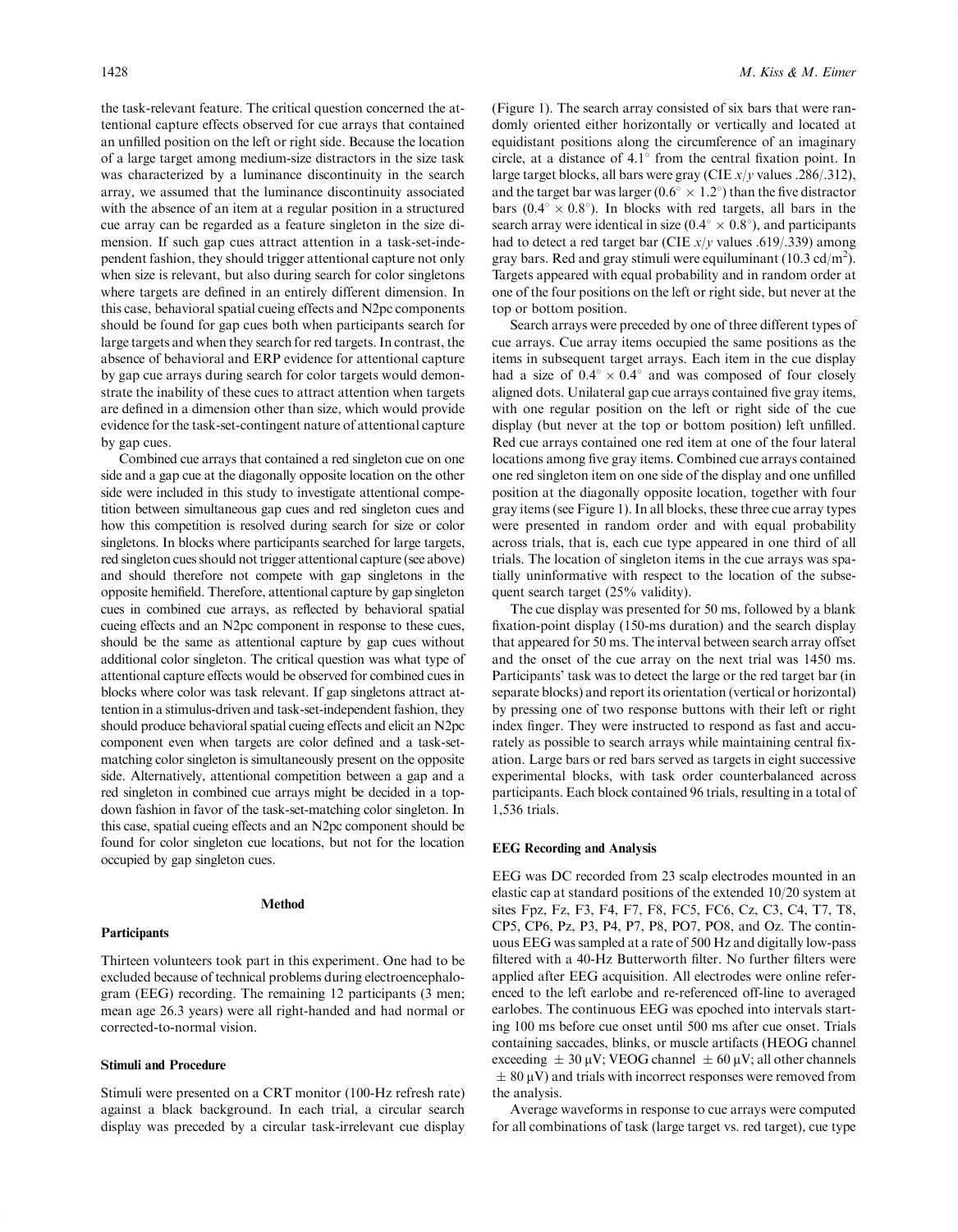(gap cue, red cue, combined cue), and cue side (left vs. right). For combined cues, cue side was defined relative to the position of the cue item that matched the current target-defining dimension (gap cue in blocks with large targets; red cue in blocks with red targets). The N2pc in response to the cue was quantified at lateral posterior electrode sites PO7 and PO8 on the basis of ERP mean amplitudes computed in the 200–280-ms interval after cue onset. N2pc mean amplitudes were entered into a repeated-measures analysis of variance (ANOVA) with factors task, cue type, cue side, and contralaterality (electrode contralateral vs. ipsilateral to the visual field of the singleton item in the cue array; defined for combined cues relative to the task-matching feature). Greenhouse–Geisser corrections were applied where appropriate.

# **Results**

## Behavioral Data

Figure 2 shows mean correct RTs obtained in blocks where participants searched for large targets (size task) or red targets (color task), separately for trials in which search arrays were preceded by gap cues, red cues, or combined bilateral cues. RTs are displayed separately for trials where targets appeared at the same location as a gap cue, at the same location as the red cue, or at one of the remaining uncued positions. Spatial cueing effects indicative of attentional capture were observed for gap cues in blocks where participants searched for large targets. Interestingly, gap cues also produced spatial cueing effects in blocks in which red color singletons served as targets. In contrast, red cues only triggered spatial cueing effects in blocks with red targets, but not when participants searched for large target bars. For combined cue arrays, the direction of attentional capture effects was also determined by top-down task set. In blocks with large targets, RTs were faster for targets at the location of a gap cue relative to trials where targets appeared at the location of a red cue or at an uncued location. When participants searched for red targets, RTs were faster when these targets appeared at the location of a red



Figure 2. Mean correct response times obtained in the size task and color task, shown separately for target arrays preceded by gap cues, red cues, or combined cue arrays, as a function of the target position relative to the cue. For combined cue arrays, RTs are shown separately for trials where targets appeared at the same location as the red singleton cue, the gap cue, or at one of the two remaining uncued locations. Error bars represent standard errors of the mean.

cue, relative to targets at the location of a gap cue or at an uncued location.

RTs were analyzed separately for trials with unilateral cues and with combined cues. The analysis of unilateral cue trials included the factors cue type (gap cue vs. red cue), task (large target vs. red target), and target position (cued vs. uncued). There were main effects of target position,  $F(1,11) = 85.5, p < .001$ , and cue type,  $F(1,11) = 10.9$ ,  $p < .01$ , reflecting overall faster RTs on cued-location trials as compared to uncued-location trials, and faster RTs on trials with gap cues as compared to trials with red cues. The effect of task was marginally significant,  $F(1,11) = 4.8$ ,  $p = .051$ , due to faster RTs for red targets relative to large targets. Most importantly, there was a three-way interaction between cue type, task, and target position,  $F(1,11) = 44.3$ ,  $p < .001$ , demonstrating that attentional capture effects triggered by unilateral gap cues and red cues were modulated by the current task set. Separate follow-up analyses were conducted for trials with gap cues and red cues. For gap cues, main effects of task,  $F(1,11) = 5.2$ ,  $p < .05$ , and target position,  $F(1,11) = 85.0$ ,  $p<.001$ , were accompanied by a Task  $\times$  Target Position interaction,  $F(1,11) = 8.2$ ,  $p < .02$ , as spatial cueing effects elicited by gap cues were larger when participants searched for large targets than when they searched for red targets (27 ms vs. 16 ms; see Figure 2). However, spatial cueing effects were significant in both tasks, both  $t(11)$  > 5.4, both  $p < .001$ . For red cues, a main effect of target position,  $F(1,11) = 15.9$ ,  $p < .01$ , was accompanied by a Task  $\times$  Target Position interaction,  $F(1,11) = 29.6, p < .001$ . This was because a spatial cueing effect indicative of attentional capture (33 ms) was present in blocks with red targets,  $t(11) = 5.2$ ,  $p < .001$ , whereas a small but reliable inverted spatial cueing effect (with RTs to targets at uncued locations 7 ms faster than RTs to targets at cued locations) was obtained in blocks with large targets,  $t(11) = 2.5, p < .05$ .

In the analysis of RTs on trials with combined cues, the factor cue type was omitted, and the factor target position now had three levels (same as gap cue, same as red cue, uncued). No significant main effects of task or target position were observed, both  $F(1,11) < 3.0$ , both  $p > .115$ . Importantly, a significant Task  $\times$  Target Position interaction was present,  $F(2,22) = 17.3$ ,  $p < .001$ , demonstrating that when a gap cue and a red cue were presented simultaneously in opposite hemifields, their respective ability to capture attention was determined by top-down task set. In blocks where participants searched for large targets, RTs were 23 ms faster when these targets appeared at the same position as the gap cue relative to when they appeared at an uncued location,  $t(11) = 4.1, p < 0.01$ . RTs for large targets at the location of a red cue did not differ from RTs to large targets at the remaining two uncued locations,  $t < 1.1$ . In blocks where red singletons served as targets, a spatial cueing effect (25 ms) indicative of attentional capture was found for red targets at the location of a red cue relative to targets at uncued locations,  $t(11) = 4.0$ ,  $p < .01$ . In contrast, and importantly (see Discussion), RTs to red targets at the position of a preceding gap cue did not differ from RTs to red targets at one of the two uncued locations,  $t < 1.1$ .

Two additional analyses were conducted to investigate whether the presence of an additional singleton in the opposite hemifield reduced the RT cueing effect elicited by task-matching cues relative to trials where this additional task-irrelevant singleton was absent. The magnitude of behavioral attentional capture effects triggered by gap cues during search for large targets was not modulated by the simultaneous presence of a red singleton in the opposite hemifield. Overall spatial cueing effects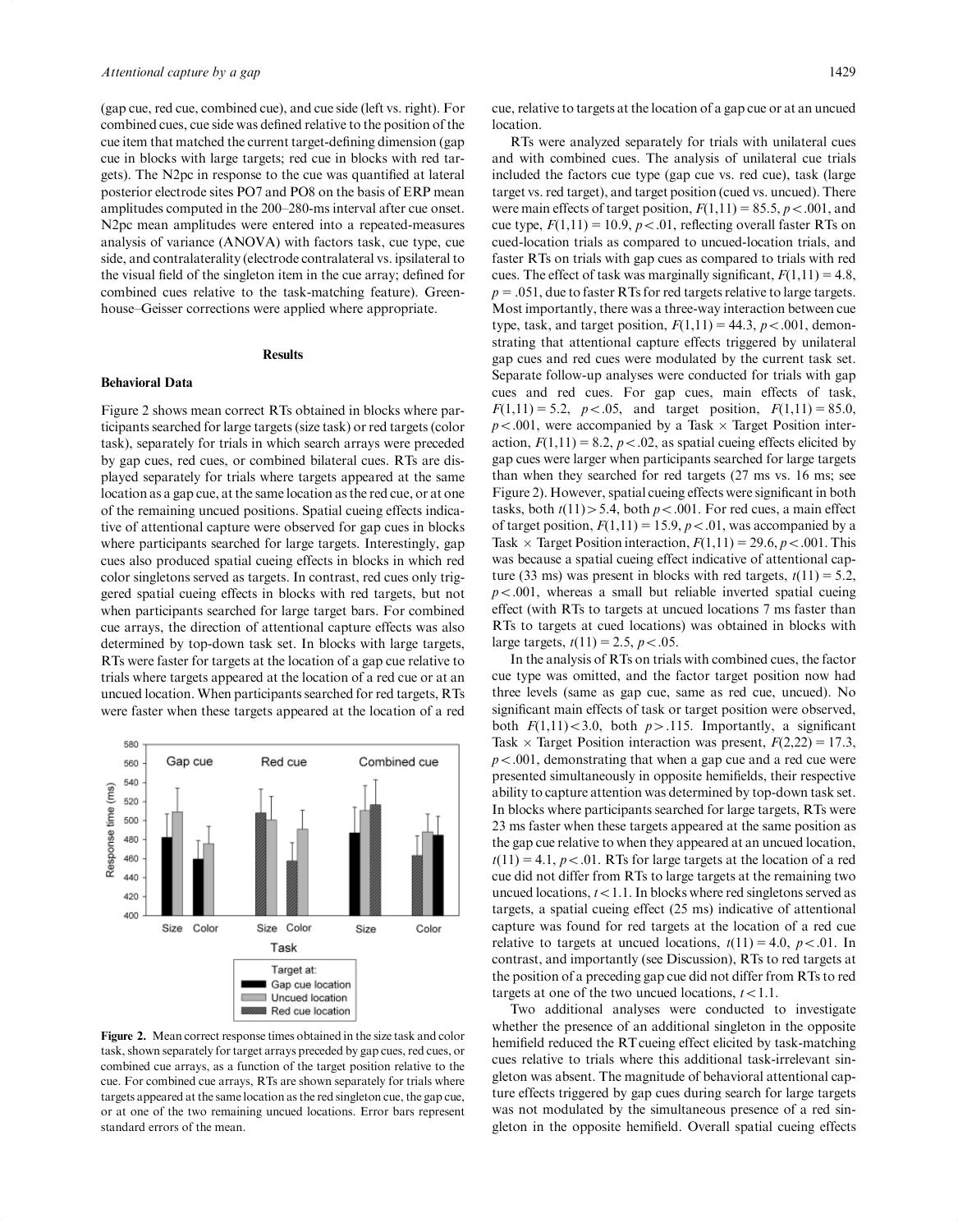(i.e., RT differences between trials with large targets at the location of a preceding gap cue and trials with large targets at other locations) did not differ significantly between trials with unilateral gap cues and combined cues,  $F<1$ . In blocks with red targets, spatial cueing effects induced by red cues (i.e., RT differences between trials with red targets preceded by red cues at the same location and trials with red targets at other locations) were numerically larger in trials without a contralateral gap cue than in trials where a gap cue was present (33 ms vs. 24 ms), and this difference approached significance,  $F(1,11) = 4.5$ ,  $p = .057$ .

In trials with unilateral cues, error rates did not differ between the two tasks (3.0% for blocks with large targets and 2.9% for blocks with red targets;  $F<1$ ). In trials with combined cues, a main effect of task,  $F(1,11) = 9.7, p < .01$ , reflected more errors in the large target condition than in the red target condition (4.3% vs. 2.3%, respectively). Together with the marginally significant RT delay in the size task, this indicates that this task was slightly more difficult than the color task. There were no main effects or interactions involving cue type or target position for error rates.

### ERP Data

Figure 3 shows grand-averaged ERP waveforms elicited in the 300-ms interval following cue array onset at posterior electrode sites PO7 and PO8 contralateral and ipsilateral to a singleton item in the cue array. ERPs are shown separately for both tasks (search for large target and search for red targets) and for the three different cue arrays (unilateral gap cues, unilateral red cues, bilateral combined cues). For ERPs in response to combined cue arrays, contralateral and ipsilateral waveforms are defined relative to the position of the task-matching cue (gap cues in blocks with large targets, red cues in blocks with red targets). Unilateral gap cues triggered an N2pc not only when large bars served as targets, but also in blocks where participants searched for red targets (Figure 3, top panel). In contrast, unilateral red cues elicited an N2pc only when red bars were task relevant, and no N2pc was apparent for these cues in blocks where targets were large bars (Figure 3, middle panel). For combined cue arrays, where a gap cue and a red cue were simultaneously present in opposite hemifields, the polarity of the N2pc was determined by top-down task set. An N2pc was triggered contralateral to gap cues in blocks with large targets, and contralateral to red cues in blocks with red targets (Figure 3, bottom panel).

Statistical analyses confirmed these observations. An omnibus ANOVA of ERP mean amplitudes in the 200–280-ms interval after cue onset was conducted with the factors cue type (unilateral gap cue, unilateral red cue, bilateral cue), task (large target vs. red target), cue side (left vs. right hemifield), and contralaterality (for bilateral cues defined with respect to the side of the task-matching cue; see above). A main effect of contralaterality,  $F(1,11) = 19.9$ ,  $p < .001$ , reflecting the presence of an N2pc in response to the cue arrays, was accompanied by a Cue Type  $\times$ Task  $\times$  Contralaterality interaction,  $F(2,22) = 11.8, p < .001$ . To explore this interaction, separate ANOVAs were conducted for each of the three cue types. For unilateral gap cues, a main effect of contralaterality was present,  $F(1,11) = 14.8$ ,  $p < .01$ . There was no interaction between task and contralaterality,  $F<1$ , demonstrating that an N2pc of similar size was elicited by gap cues regardless of whether participants searched for large targets or for red targets. Follow-up analyses confirmed the presence of a reliable N2pc to gap cues in both tasks, both  $F(1,11) > 10.5$ ,



Figure 3. Grand-average ERPs obtained in the 300-ms interval after cue array onset at lateral posterior electrodes PO7 and PO8 contralateral (dashed lines) and ipsilateral (solid lines) to the location of a feature singleton item in the cue array. Waveforms are shown separately for gap cues, red cues, and combined cues for the size task and color task, respectively. For combined cue arrays, contralateral and ipsilateral ERPs are defined relative to the location of the task-matching singleton item (gap cues in blocks with large targets; red cues in blocks with red targets).

both  $p < 0.01$ . For unilateral red cues, a main effect of contralaterality,  $F(1,11) = 9.2$ ,  $p < .05$ , was accompanied by a Task  $\times$ Contralaterality interaction,  $F(1,11) = 10.6$ ,  $p < 0.01$ . Follow-up tests confirmed the presence of an N2pc to red cues when participants searched for red targets,  $F(1,11) = 10.4$ ,  $p < .01$ . In contrast, red cues did not trigger a reliable N2pc during search for large targets  $(F<1)$ . In the analysis of ERPs in response to combined cues, with contralaterality defined relative to the location of the task-matching cue, a main effect of contralaterality,  $F(1,11) = 27.6, p < .001$ , was present, but there was no interaction between task and contralaterality,  $F<1$ . Follow-up analyses confirmed the presence of a reliable N2pc contralateral to the side of the gap cue in blocks where participants searched for large targets,  $F(1,11) = 15.9$ ,  $p < .01$ , and contralateral to the side of the red cue in blocks where red bars were task relevant,  $F(1,11) = 6.7, p < .05$  (see Figure 3).

Two additional analyses investigated whether the presence of an additional singleton cue in the opposite hemifield resulted in a reduction of the N2pc to task-matching cues relative to trials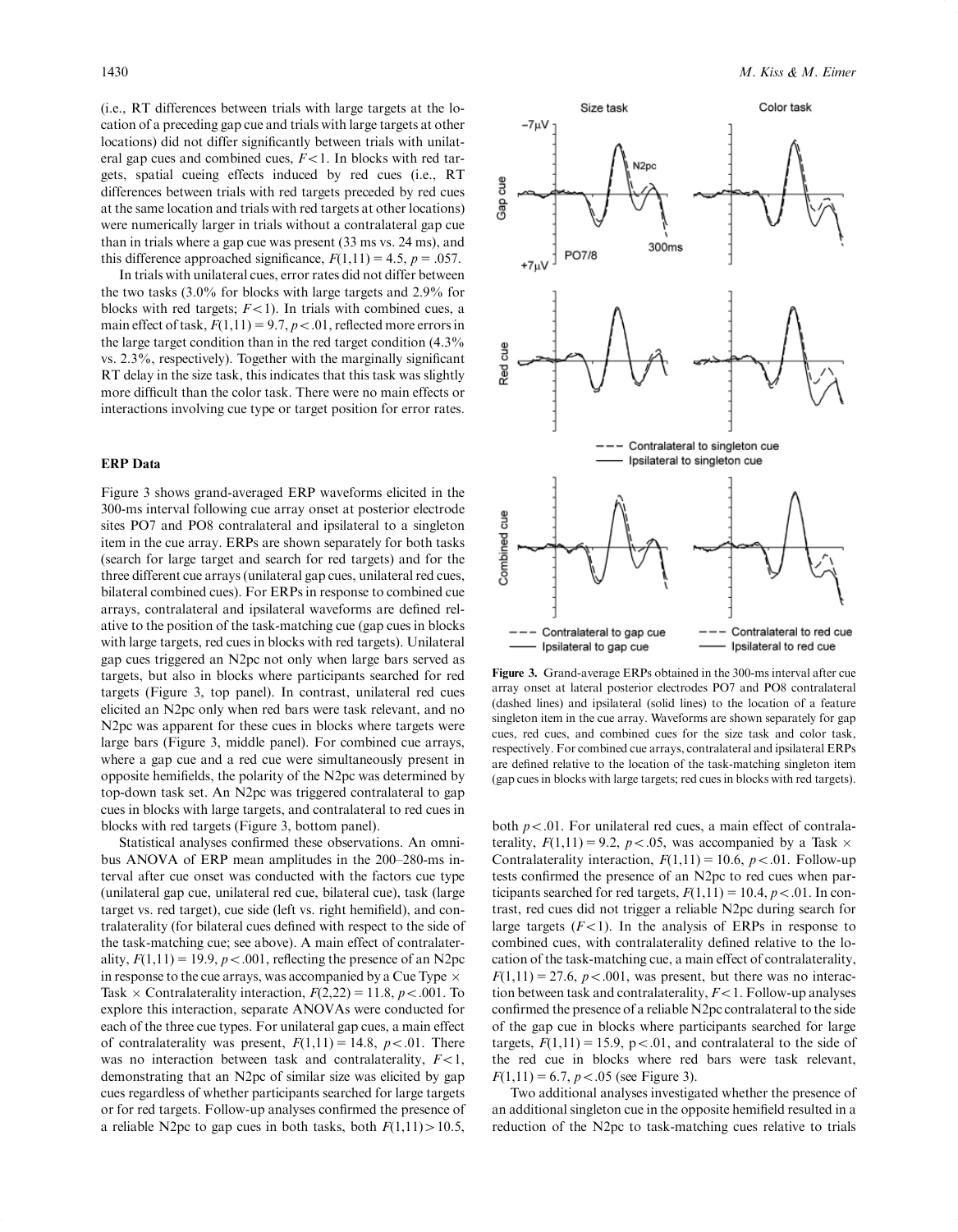where this additional task-irrelevant singleton was absent. The N2pc to gap cues in blocks where large bars served as targets was unaffected by the presence of a red cue in the opposite hemifield, as demonstrated by the absence of an interaction between cue type (unilateral vs. bilateral) and contralaterality,  $F<1$ . In contrast, the analogous analysis conducted for red cues in blocks with red targets revealed a Cue Type  $\times$  Contralaterality interaction,  $F(1,11) = 10.3$ ,  $p < 0.01$ , indicating that the presence of a gap cue in the opposite hemifield reduced N2pc amplitude in response to red cues (see Figure 3).

## Discussion

We investigated whether the absence of a single item in an otherwise regularly spaced array of visual stimuli would capture attention regardless of which dimension is currently task relevant, or whether attentional capture by such gap cues is contingent on current top-down task sets. Behavioral spatial cueing effects and N2pc components indicative of attentional capture were measured in response to gap cues and to red singleton cues that preceded search arrays containing either a large target among medium-size distractors (size task) or a red target among gray distractors (color task).

As predicted, attentional capture by color singleton cues was fully contingent on the current top-down task set. Behavioral spatial cueing effects and N2pc components were elicited by these cues only in the color task, but not in the size task, thereby confirming results from previous behavioral and ERP studies of task-set-contingent attentional capture by color singletons (e.g., Eimer & Kiss, 2008; Folk et al., 1992). A different pattern of results was obtained for gap cue arrays. As expected, these cues triggered behavioral spatial cueing effects and N2pc components during search for large targets. In line with previous observations (Kiss & Eimer, 2010), this demonstrates that gap cues capture attention under conditions where size is the task-relevant dimension. Importantly, similar behavioral and ERP effects were observed for gap cues when participants searched for red singleton targets, suggesting that these cues trigger attentional capture even when a dimension other than size (e.g., color) is task relevant. This difference in the pattern of attentional capture effects for gap and red singleton cue arrays (task-set-contingent capture for red singleton cues, task-set-independent capture for gap cues) suggests qualitative differences in the degree of attentional topdown control between these two types of singletons and is consistent with the hypothesis that attentional capture by gap cues is unaffected by currently active task sets.

The apparent task-set-independent nature of attentional capture by gap cue arrays may be due to the salience of these cues. A luminance discontinuity associated with the absence of an item in an otherwise regular stimulus array represents a highly salient signal (albeit one that requires the analysis of contextual information across the visual field, and cannot be based on local mechanisms in low-level areas such as V1; see Li, 2002). Such a signal may override current top-down attentional control settings and thus trigger attentional capture in a purely stimulus-driven fashion (see Theeuwes, 2010, for a salience-based bottom-up account of attentional capture). Along similar lines, the observation that attentional capture by color singleton cues was task-set dependent may be due to the relatively lower bottom-up salience of these singletons, which may have enabled top-down control to prevent attentional capture when color was task

irrelevant. If bottom-up capture is a function of relative stimulus salience and if gap cues are more salient than red singleton cues, one would expect to find task-set-independent salience-driven attentional capture by gap cues also in combined cue arrays where they are accompanied by a color singleton in the opposite hemifield. Furthermore, this should be the case regardless of whether size or color is currently task-relevant.

In fact, the results obtained in response to combined cue arrays did not confirm these predictions. In blocks where participants searched for large targets, behavioral spatial cueing effects and N2pc components were triggered by gap cues when a red singleton was present on the opposite side, as would be expected. In fact, these effects were equal in size to the effects observed for gap cues that appeared without a red singleton, which provides additional evidence that these color singletons were effectively excluded from attentional processing when size was the targetdefining dimension. However, and critically, it was the red singletons and not the gap cues that triggered attentional capture in combined arrays when participants searched for red targets. RTs were fastest for targets at locations previously occupied by red singleton cues, whereas RTs to targets at gap cue locations were slower and did not differ from RTs to targets at the remaining uncued locations. Furthermore, an N2pc was elicited contralateral to the location of the red singleton cue, in spite of the fact that a gap cue was simultaneously present in the opposite hemifield. If gap cues in combined cue arrays had captured attention in a task-set-independent fashion because of their high bottomup salience, this should have been reflected in behavioral spatial cueing effects and N2pc components in response to these cues even when color was task relevant and a competing color singleton was simultaneously present in the cue array. The fact that attentional capture effects were found for the location of red singleton cues in the color task demonstrates that capture was not driven by bottom-up salience. Instead, the color-specific topdown task set resolved attentional competition between the two singletons in favor of the task-set-matching stimulus. It should, however, be noted that behavioral spatial cueing effects triggered by red singleton cues in the color task tended to be smaller for combined cue arrays with gap cues on the opposite side than for arrays without gap cues, and N2pc amplitude to red singleton cues was reduced in combined cue arrays relative to cue arrays that only contained a red singleton. These observations suggest that a color-specific top-down task set did not completely eliminate attentional processing of gap cues in the opposite hemifield, which therefore retained some residual effect on attentional capture by the set-matching red singleton cues.

Before these findings can be interpreted as evidence for the partially task-set-independent nature of attentional capture by gap cues, two methodological concerns and one conceptual issue need to be addressed. First, it is important to note that task-setindependent behavioral spatial cueing effects in response to gap cues do not necessarily represent unequivocal evidence for bottom-up attentional capture. Because of the nature of these cue arrays, targets at cued locations are by definition targets that are presented at a previously unfilled position, whereas uncued targets are always preceded by a cue array item at the same position. Slower RTs for uncued targets could thus be due to sensory interactions between successively presented stimuli at the same location (e.g., forward masking), which might impair target detection or identification. If spatial cueing effects triggered by gap cues were simply an artifact of differential forward masking at cued versus uncued locations, faster RTs for targets preceded by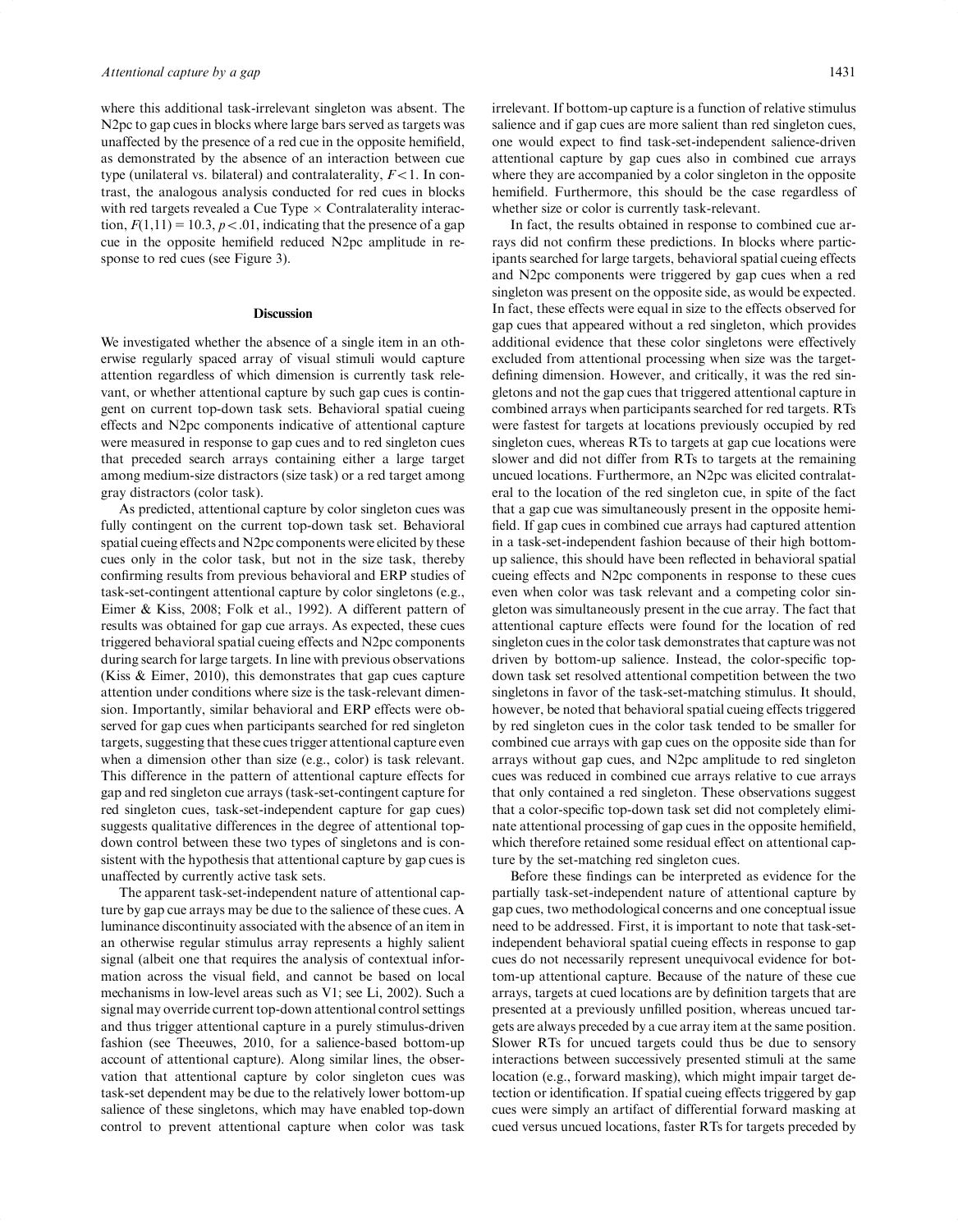gap cues at the same location should be present for combined cue arrays, even when participants search for color-defined targets. However, this was clearly not the case. For combined cue arrays in the color task, RTs to targets at the gap cue location did not differ from RTs to targets at a location previously occupied by a gray cue array item (Figure 2), demonstrating that low-level sensory interactions between cue and target arrays cannot account for the pattern of behavioral spatial cueing effects in response to gap cues.

A second methodological issue concerns the N2pc component as an online measure of attentional capture. Because this component is triggered prior to the arrival of subsequent target arrays, it is obviously not affected by sensory interactions between cue and target arrays. However, in order to interpret the N2pc as reflecting attentional capture by gap cues, it is important to rule out possible contributions of low-level visual asymmetries between hemifields that may result in lateralised ERP responses over visual cortical areas. For this reason, previous N2pc studies of attentional selectivity have been careful to employ fully balanced and symmetrical visual stimulus displays. This requirement is clearly not fully met by gap cue arrays, which by definition contain an unfilled position on the left or right side. Because these cue arrays were designed to study attentional capture by the absence of a stimulus, this type of sensory imbalance is inevitable but may result in asymmetric low-level sensory ERP responses. Indeed, gap cues triggered a small early asymmetry in the P1 time range (Figure 3), which raises the possibility that this asymmetry may also have affected the subsequent N2pc component. If the N2pc to gap cues does not reflect attentional capture but, instead, a lateralized visual ERP response at posterior electrodes that is caused by the asymmetrical structure of gap cue arrays, this low-level sensory ERP modulation contralateral to the side of a gap cue should also be present in combined cue arrays, regardless of top-down task set. This was not the case. As already discussed, the N2pc in response to combined cues in the color task was exclusively triggered contralateral to the side of the color singleton cue (Figure 3, bottom right panel), that is, there was no enhanced negativity contralateral to the location of the gap cue that could be attributed to the incompletely balanced nature of the cue array.

On a more conceptual level, one could also question our assumption that gap cues are coded as size-defined singletons (i.e., infinitesimally small stimuli). Alternatively, gap cues could be regarded as dimension-general singletons that represent the absence of any feature in any dimension at a specific location, that is, the zero value (or origin) for all stimulus dimensions. If this was the case, the observation that they attract attention both when color and when size is task relevant may not demonstrate strictly task-set-independent capture. Instead, it may reflect the dimension-general nature of gap cues, which implies that they are always partially task-set matching, regardless of which stimulus dimension is currently relevant.

In summary, the present findings provide important new insights into the control of attentional capture for different types of feature singletons. Color singletons capture attention only when they match a currently active feature-specific color task set, but not when another stimulus dimension is task-relevant. This is in line with the contingent involuntary attentional capture hypothesis postulated by Folk and colleagues (e.g., Folk et al., 1992), and demonstrates that capture by color singletons is not a bottom-up phenomenon, as is sometimes assumed (e.g., Theeuwes, 1991, 2010), but is instead under top-down control. In contrast,

different principles apply to attentional capture by luminance discontinuities associated with the absence of an item in an otherwise regular stimulus array. This type of feature singleton will attract attention not only when relative stimulus size is taskrelevant, but also when targets are defined in a different dimension (color). In marked contrast with the pattern of capture effects found for color singletons, this independence of attentional capture from currently active task sets may suggest salience-driven bottom-up control, but is also consistent with the view that gap cues are dimension-general singletons (see above). In any case, the ability of gap cues to capture attention is by no means absolute: When these cues are presented simultaneously with another task-set-matching color singleton in the opposite hemifield, attentional competition between these two items is rapidly decided in favor of the latter, resulting in attentional capture that is contingent on top-down search intentions.

Apart from their implication for models of attentional capture, the current ERP results are also relevant for the interpretation of the N2pc component. As this component is usually interpreted as a marker for the spatial selection of task-relevant visual stimuli, the observation that the N2pc can also be triggered by the absence of a stimulus is remarkable, as it strongly suggests that this selection process does not require a visual object to be physically present. This seems to suggest that the N2pc reflects the selection of spatial locations, rather than visual stimuli at specific locations. But this conclusion directly contradicts recent findings by Woodman, Arita, and Luck (2009), who demonstrated that the attentional process indexed by the N2pc is associated with the selection of visual objects (i.e., placeholders that mark cued target locations) rather than empty spatial locations. However, this contradiction may be more apparent than real. In the gap cues used in the present study, selected locations were not simply spatial coordinates in an empty visual field, but were instead characterized by the omission of a stimulus within an array of regularly spaced items. With these gap cue arrays, such contextually defined visual locations may have played a very similar role for attentional selection as the placeholder objects employed by Woodman et al. (2009).

Overall, the pattern of results obtained in this study indicates that the traditional dichotomy between purely stimulus-driven and fully task-set-contingent attentional capture may be an oversimplification and that important intermediate possibilities exist. Some salient items (such as color singletons) will only attract attention when they match current top-down task sets, regardless of whether they are the only singleton in the display or are presented together with another salient stimulus. Other salient stimuli (such as the gap cues used in this study) will attract attention in a task-set-independent fashion when they are the only unique display item, but not when they appear together with a competing set-matching singleton stimulus. In the former case, attentional capture is under full top-down control. In the latter case, capture is context dependent and is contingent on the absence of another task-set-matching event. However, neither represents purely stimulus-driven attentional capture, which is by definition not just independent of currently active top-down task sets, but should always be triggered by the most salient item in the display even when a competing set-matching stimulus is simultaneously present (e.g., Theeuwes, 1991, 1992). Even though the absence of an item in an orderly structured stimulus array is highly salient, it does not meet this second requirement. For this reason, the list of features that are able to capture attention in a bottom-up fashion will have to remain lamentably short.